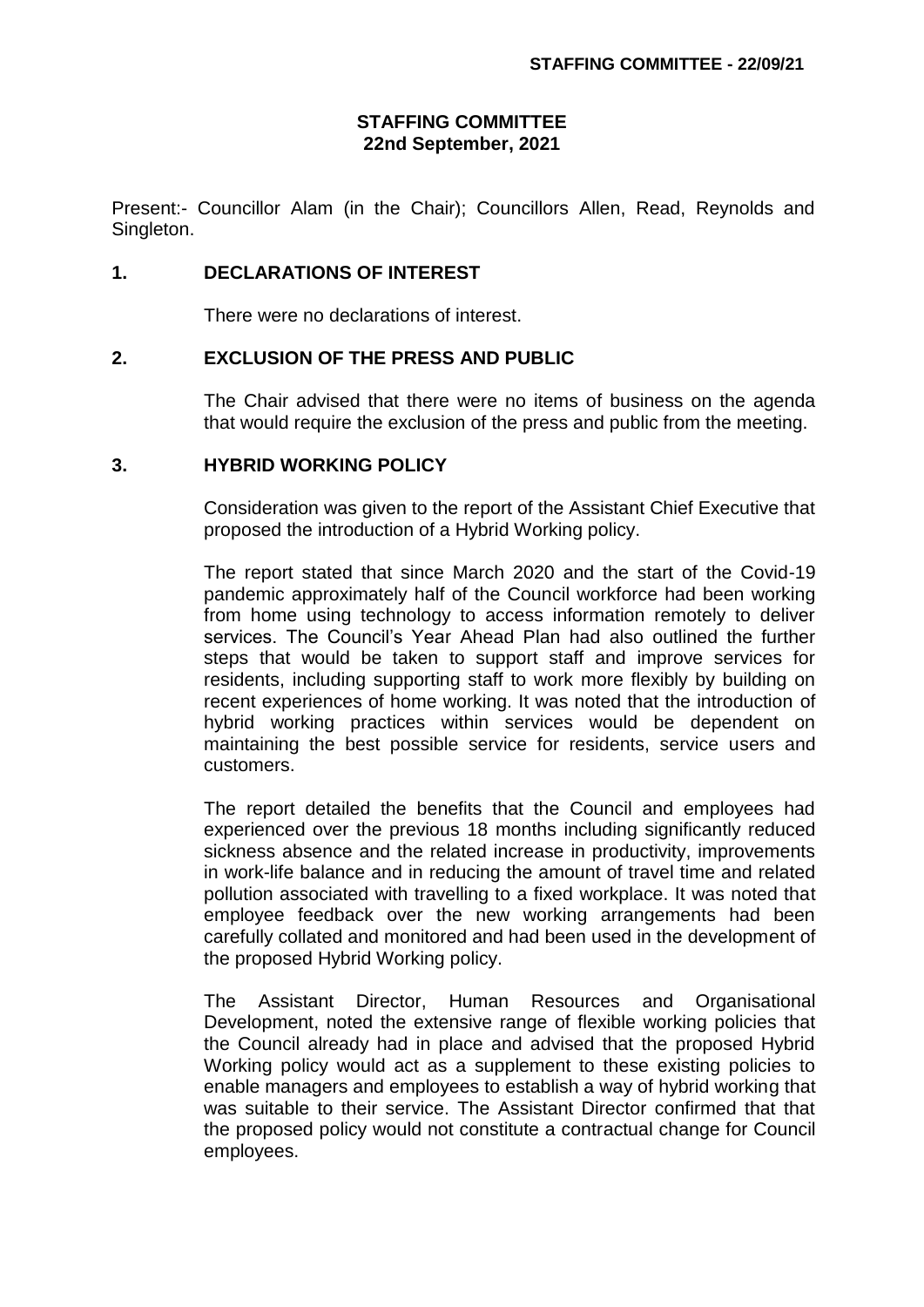The full proposed Hybrid Working policy was attached as an appendix to the officer's report.

Members welcomed the proposed policy. Members noted the important emphasis included in the proposed policy that the priority of the Council would always be the delivery of high-quality services that met the needs of residents, service users and customers, rather than for employees to be able to work in a way that was most beneficial to them.

## **Resolved: -**

- 1) That the introduction of the Hybrid Working policy be approved.
- 2) That the operation of the policy be reviewed by the Staffing Committee in 6 months' time.

## **4. EMPLOYEE SUPPORTED VOLUNTEERING POLICY**

Consideration was given to the report of the Assistant Chief Executive that proposed the introduction of an Employee Supported Volunteering policy.

The report stated that in June 2019 the Chief Executive and members of the Strategic Leadership Team had facilitated a series of staff engagement events that had been focussed on raising awareness of the Council's Thriving Neighbourhood's Strategy and ways of working. A key focus of the events had been to obtain employee feedback on the strategy alongside suggestions for ways in which to improve the levels of trust with residents. The report stated that a consistent piece of feedback from staff engagement events that had taken place since had been that employees would like to engage more with local communities, potentially through voluntary work. It was noted that the Council did not currently offer any provision for employee supported volunteering, however, many organisations including other Local Authorities supported their staff to volunteer or engage with voluntary bodies.

The report stated that there was a strong business case for the Council to implement an Employee Supported Volunteering policy that had the potential to deliver positive impacts for both the Council and the local community, as well as delivering positive wellbeing benefits for those undertaking the volunteering. It was noted that the introduction of the proposed Employee Supported Volunteering policy would enable the organisations where staff would be volunteering to gain skills, advice, and expertise and for Council employees to achieve a sense of giving back and making a difference to local communities. It was noted further that the introduction of the proposed policy could have a potential benefit in raising and enhancing the Council's profile and reputation in the Borough.

The full proposed Employee Supported Volunteering policy was attached as an appendix to the officer's report.